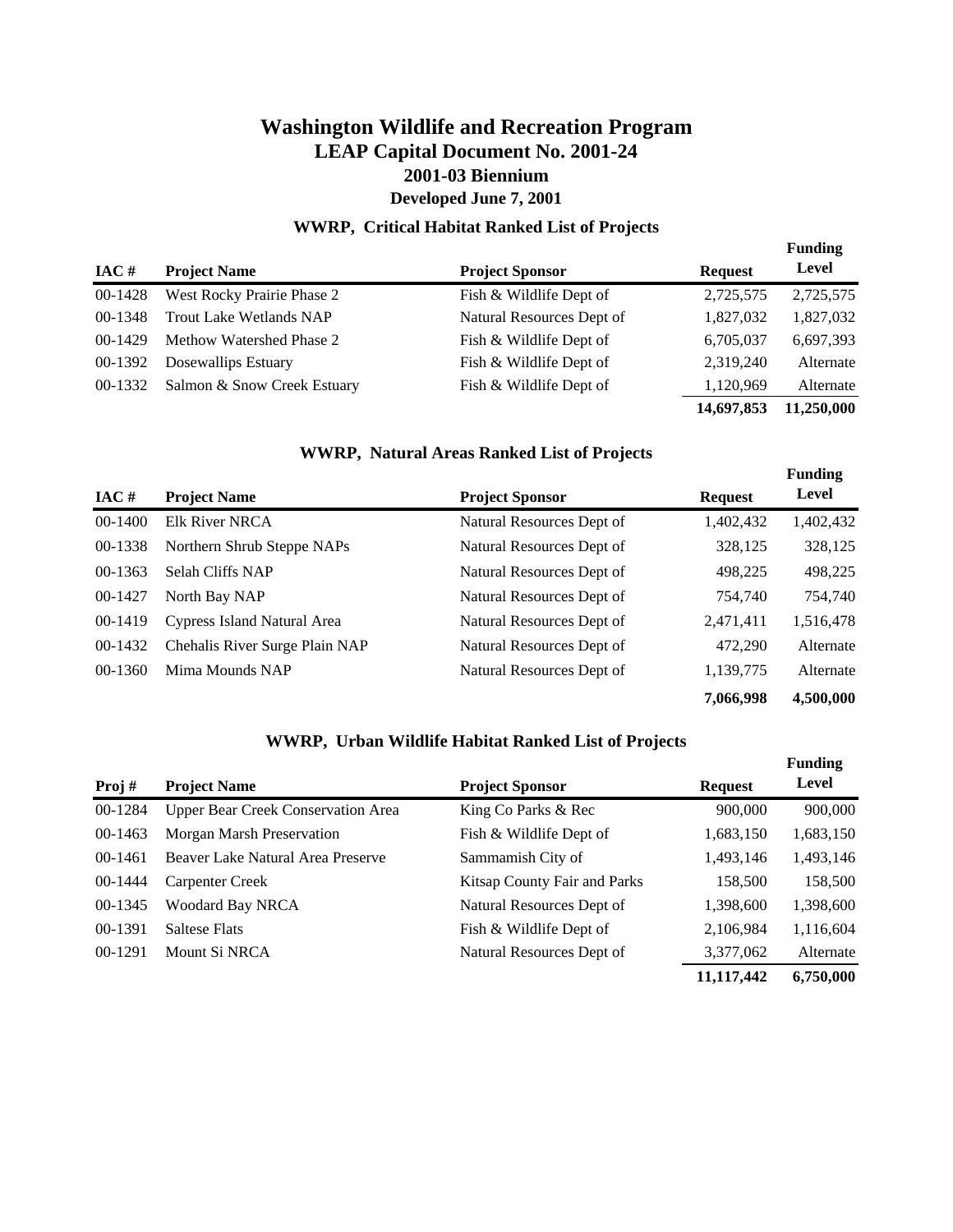## **WWRP, Local Parks Ranked List of Projects**

| Proj $#$ | <b>Project Name</b>                      | <b>Project Sponsor</b>         | <b>Request</b> | <b>Funding</b><br><b>Level</b> |
|----------|------------------------------------------|--------------------------------|----------------|--------------------------------|
| 00-1397  | Clark Lake Park Expansion                | Kent Parks & Rec Dept          | 500,000        | 500,000                        |
| 00-1410  | <b>Ephrata Community Pool</b>            | Ephrata City of                | 300,000        | 300,000                        |
| 00-1304  | Highlands Grange Park                    | Kennewick Parks & Rec Dept     | 304,104        | 304,104                        |
| 00-1578  | Pasco Softball Complex Lighting          | Pasco Parks & Rec Dept         | 299,205        | 299,205                        |
| 00-1498  | Felida Park                              | Vancouver Parks & Rec Dept     | 300,000        | 300,000                        |
| 00-1536  | Osprey Park Basketball Court Cover       | Sultan City of                 | 34,031         | 34,031                         |
| 00-1574  | Napavine City Park                       | Napavine City of               | 274,495        | 274,495                        |
| 00-1265  | Wards Lake Phase III Acq & Development   | Lakewood City of               | 317,550        | 317,550                        |
| 00-1521  | Cashmere Swimming Pool Revitalization    | Cashmere City of               | 300,000        | 300,000                        |
| 00-1302  | Kent Service Club Park Phase 1           | Kent Parks & Rec Dept          | 300,000        | 300,000                        |
| 00-1316  | Lincoln Reservoir Park Development-Ph 2  | Seattle Parks & Rec Dept       | 300,000        | 300,000                        |
| 00-1303  | Canterbury Neighborhood Park             | Kent Parks & Rec Dept          | 268,902        | 268,902                        |
| 00-1494  | <b>Fisher Basin</b>                      | Vancouver Parks & Rec Dept     | 300,000        | 300,000                        |
| 00-1524  | <b>Bradley Lake</b>                      | Puyallup City of               | 300,000        | 300,000                        |
| 00-1469  | Leavenworth Skate Park                   | Leavenworth City of            | 67,500         | 67,500                         |
| 00-1378  | Chehalis River Athletic Complex, Phase 2 | Aberdeen Parks & Rec Dept      | 300,000        | 300,000                        |
| 00-1447  | Riverfront Recreation Center - Phase 2   | Castle Rock School District    | 150,000        | 150,000                        |
| 00-1502  | Lads & Lassies Park Development          | Longview Parks & Rec Dept      | 16,250         | 16,250                         |
| 00-1406  | Tosco Sports Complex, Phase I            | Ferndale Parks & Rec Dept      | 275,000        | 275,000                        |
| 00-1518  | Kiwanis Park Acquisition                 | Yakima Parks & Recreation      | 489,130        | 489,130                        |
| 00-1298  | <b>SWPR Skate Park</b>                   | South Whidbey Park & Rec Dist  | 50,000         | 50,000                         |
| 00-1438  | Columbia Park Aquatic Playground         | Kennewick Parks & Rec Dept     | 300,000        | 300,000                        |
| 00-1465  | Evergreen Fisheries Park Phase 2         | <b>Clark County Parks Dept</b> | 288,044        | 288,044                        |
| 00-1580  | Colville Swimming Pool                   | Colville City of               | 100,000        | 100,000                        |
| 00-1464  | Camp Currie Phase 2                      | <b>Clark County Parks Dept</b> | 500,000        | 334,539                        |
| 00-1588  | Milton Skate Park                        | Milton City of                 | 117,250        | Alternate                      |
| 00-1554  | Sunnyland Neighborhood Park              | Bellingham Parks & Rec Dept    | 224,383        | Alternate                      |
| 00-1379  | <b>Squak Valley Park Acquisition</b>     | Issaquah Parks & Rec Dept      | 375,000        | Alternate                      |
| 00-1556  | Marine Park Renovation, Phase 2          | Bellingham Port of             | 300,000        | Alternate                      |
| 00-1450  | Norpoint Community Park Improvements     | Tacoma MPD                     | 55,000         | Alternate                      |
| 00-1542  | Port Plaza                               | Olympia Port of                | 167,000        | Alternate                      |
| 00-1326  | Juel Community Park Acquisition          | Redmond Parks & Rec Dept       | 447,978        | Alternate                      |
|          |                                          |                                | 8,320,822      | 6,468,750                      |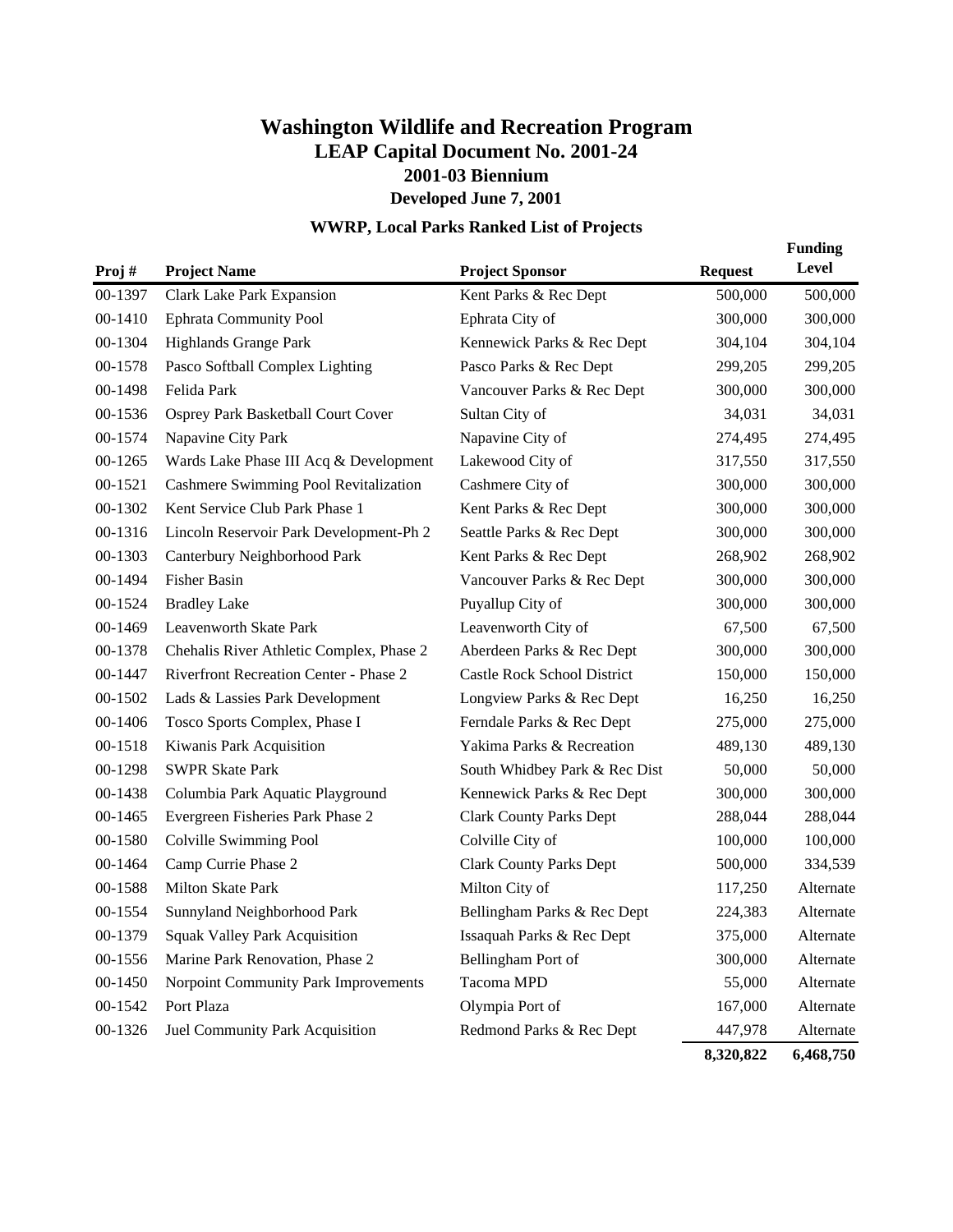## **WWRP, State Parks Ranked List of Projects**

| Proj#     | <b>Project Name</b>                   | <b>Project Sponsor</b> | <b>Request</b> | <b>Funding</b><br>Level |
|-----------|---------------------------------------|------------------------|----------------|-------------------------|
|           |                                       |                        |                |                         |
| $00-1453$ | Nisqually Mashel - Phase 6            | <b>State Parks</b>     | 1,216,000      | 1,216,000               |
| 00-1434   | Green River Gorge - 2001 Acquisitions | <b>State Parks</b>     | 820,000        | 820,000                 |
| 00-1380   | Sun Lakes/Dry Falls - McLeary Tract   | <b>State Parks</b>     | 2,499,900      | 2,499,900               |
| 00-1547   | Inholdings - 2001 Acquisitions        | <b>State Parks</b>     | 500,000        | 500,000                 |
| 00-1412   | Beacon Rock - Phase 2 Development     | <b>State Parks</b>     | 1,187,920      | 1,187,920               |
| 00-1437   | Sun Lakes/Dry Falls Ph. 1 Development | <b>State Parks</b>     | 1,499,926      | 807,430                 |
| 00-1398   | Fort Canby - Beard's Hollow Phase 2   | <b>State Parks</b>     | 654,100        | Alternate               |
| $00-1430$ | Burrows Island - TNC Property         | <b>State Parks</b>     | 560,000        | Alternate               |
| 00-1353   | Columbia Plateau Trail Wood Tract     | <b>State Parks</b>     | 222,780        | Alternate               |
| 00-1347   | Lewis & Clark Trail Hubbard Tract     | <b>State Parks</b>     | 250,304        | Alternate               |
|           |                                       |                        | 9,410,930      | 7,031,250               |

#### **WWRP, Trails Ranked List of Projects**

| Proj#   | <b>Project Name</b>                      | <b>Project Sponsor</b>      | <b>Request</b> | <b>Funding</b><br>Level |
|---------|------------------------------------------|-----------------------------|----------------|-------------------------|
| 00-1496 | Burnt Bridge Creek Trail                 | Vancouver Parks & Rec Dept  | 1,219,664      | 1,219,664               |
| 00-1295 | Green River Gateway Park                 | Kent Parks & Rec Dept       | 300,000        | 300,000                 |
| 00-1389 | Columbia Point Riverfront Trailway       | Richland Parks & Recreation | 156,163        | 156,163                 |
| 00-1371 | <b>Trolley Trail Acquisition</b>         | Spokane Parks & Rec Dept    | 36,950         | 36,950                  |
| 00-1324 | Interurban Trail - South Central Segment | Shoreline Parks & Rec Dept  | 303,607        | 303,607                 |
| 00-1384 | Riverfront Trail 1                       | Castle Rock City of         | 447,858        | 447,858                 |
| 00-1552 | Coast Millinneum Trail - Bellingham      | Bellingham Parks & Rec Dept | 400,000        | 400,000                 |
| 00-1425 | Centennial Trail W. Link Bridge & Trail  | <b>State Parks</b>          | 500,000        | 500,000                 |
| 00-1586 | Milton Interurban Trail                  | Milton City of              | 328,779        | 328,779                 |
| 00-1548 | <b>Thompson Trail Development</b>        | Anacortes Parks & Rec Dept  | 406,950        | 406,950                 |
| 00-1509 | Langus Park Pedestrian Bridge            | Everett Parks & Rec Dept    | 500,000        | 118,779                 |
| 00-1555 | Railroad Trail/Alabama St. Overpass      | Bellingham Parks & Rec Dept | 200,000        | Alternate               |
|         |                                          |                             | 4,799,971      | 4,218,750               |